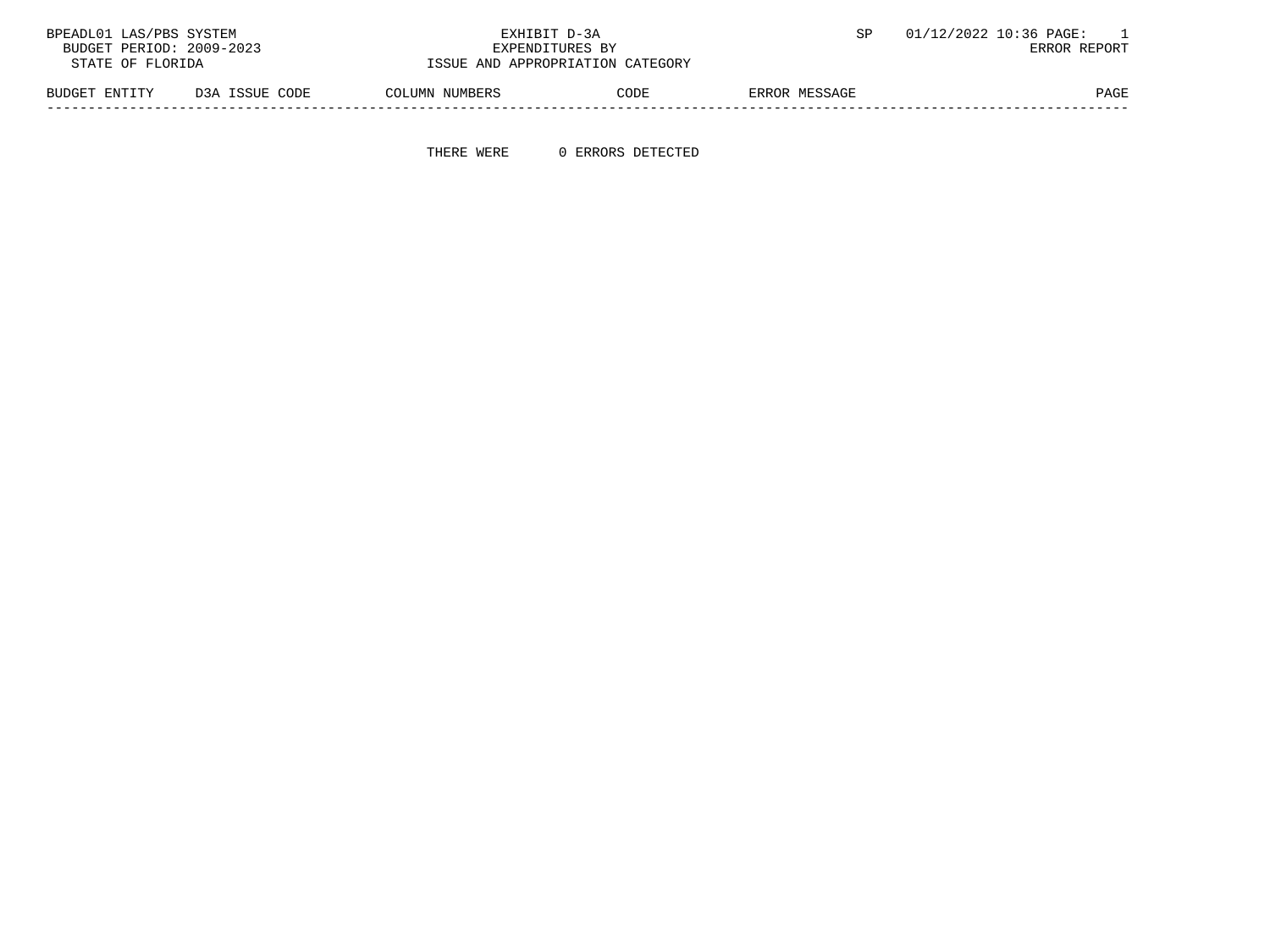| BPEADL01 LAS/PBS SYSTEM<br>BUDGET PERIOD: 2009-2023<br>STATE OF FLORIDA                                                                                                                                                                                                                                                                                                                                                                                                                                                                                                                                                                                                                                                                           |           |                                                                  | EXHIBIT D-3A<br>EXPENDITURES BY<br>ISSUE AND APPROPRIATION CATEGORY |                                                                          |                                                                               | SP.                                                                                             | 01/12/2022 10:36 PAGE:<br>1                                                                        |
|---------------------------------------------------------------------------------------------------------------------------------------------------------------------------------------------------------------------------------------------------------------------------------------------------------------------------------------------------------------------------------------------------------------------------------------------------------------------------------------------------------------------------------------------------------------------------------------------------------------------------------------------------------------------------------------------------------------------------------------------------|-----------|------------------------------------------------------------------|---------------------------------------------------------------------|--------------------------------------------------------------------------|-------------------------------------------------------------------------------|-------------------------------------------------------------------------------------------------|----------------------------------------------------------------------------------------------------|
|                                                                                                                                                                                                                                                                                                                                                                                                                                                                                                                                                                                                                                                                                                                                                   |           | COL A12<br>AGY FIN REQ<br>FY 2022-23<br>AMOUNT POS<br><b>POS</b> | COL A14<br>AGY AMD REQ<br>AMOUNT POS                                | COL A15<br>AGY AMD N/R<br>FY 2022-23 FY 2022-23 FY 2022-23<br>AMOUNT POS | -------------------------------------<br>COL A16<br>AGY AMD ANZ<br>AMOUNT POS | COL A14-A12<br>AGY AMD REO<br>FY 2022-23<br>OVER (UNDER)<br>AGY FIN REQ<br>FY 2022-23<br>AMOUNT | CODES                                                                                              |
| EDUCATION, DEPT OF<br>UNIVERSITIES, DIVISION OF<br>PGM: EDUC/GEN ACTIVITIES<br><b>EDUCATION</b><br>EDUC/GEN ACTIVITIES<br>WORKLOAD<br>PHYSICAL PLANT NEW SPACE<br>AID TO LOCAL GOVERNMENTS<br>G/A-EDUCATION & GENERAL                                                                                                                                                                                                                                                                                                                                                                                                                                                                                                                             |           |                                                                  |                                                                     |                                                                          |                                                                               |                                                                                                 | 48000000<br>48900000<br>48900100<br>0.3<br>0305.01.00.00<br>3000000<br>3001200<br>050000<br>052310 |
| GENERAL REVENUE FUND                                                                                                                                                                                                                                                                                                                                                                                                                                                                                                                                                                                                                                                                                                                              | $-$ STATE |                                                                  | 24, 253, 088                                                        |                                                                          |                                                                               | 24, 253, 088                                                                                    | 1000 1                                                                                             |
| G/A-FAMU/FSU COLLEGE ENG                                                                                                                                                                                                                                                                                                                                                                                                                                                                                                                                                                                                                                                                                                                          |           |                                                                  |                                                                     |                                                                          |                                                                               |                                                                                                 | 052312                                                                                             |
| GENERAL REVENUE FUND                                                                                                                                                                                                                                                                                                                                                                                                                                                                                                                                                                                                                                                                                                                              | $-$ STATE |                                                                  | 209,862                                                             |                                                                          |                                                                               | 209,862                                                                                         | 1000 1                                                                                             |
| $G/A-IFAS$                                                                                                                                                                                                                                                                                                                                                                                                                                                                                                                                                                                                                                                                                                                                        |           |                                                                  |                                                                     |                                                                          |                                                                               |                                                                                                 | 052315                                                                                             |
| GENERAL REVENUE FUND                                                                                                                                                                                                                                                                                                                                                                                                                                                                                                                                                                                                                                                                                                                              | $-$ STATE |                                                                  | 1,279,830                                                           |                                                                          |                                                                               | 1,279,830                                                                                       | 1000 1                                                                                             |
| $G/A$ - UF HEALTH CENTER                                                                                                                                                                                                                                                                                                                                                                                                                                                                                                                                                                                                                                                                                                                          |           |                                                                  |                                                                     |                                                                          |                                                                               |                                                                                                 | 052325                                                                                             |
| GENERAL REVENUE FUND                                                                                                                                                                                                                                                                                                                                                                                                                                                                                                                                                                                                                                                                                                                              | $-$ STATE |                                                                  | 718,850                                                             |                                                                          |                                                                               | 718,850                                                                                         | 1000 1                                                                                             |
| TOTAL: PHYSICAL PLANT NEW SPACE<br>TOTAL ISSUE                                                                                                                                                                                                                                                                                                                                                                                                                                                                                                                                                                                                                                                                                                    |           |                                                                  | 26,461,630                                                          |                                                                          |                                                                               | 26,461,630                                                                                      | 3001200                                                                                            |
|                                                                                                                                                                                                                                                                                                                                                                                                                                                                                                                                                                                                                                                                                                                                                   |           |                                                                  |                                                                     |                                                                          |                                                                               |                                                                                                 |                                                                                                    |
| AGENCY ISSUE NARRATIVE:<br>2022-2023 BUDGET YEAR NARRATIVE:<br>Amended 2022-23 Narrative After December 15, 2021:<br>For Fiscal Year 2022-2023, the State University System requests \$26.5 million to support the basic operations (utilities,<br>janitorial services, and maintenance) of new facilities that became available for use during the 2016-2017, 2017-2018,<br>2018-2019, and 2019-2020 academic years. The State University System has historically received funding from the<br>legislature for plant operations and maintenance (PO&M) to accompany new state-funded buildings. However, the legislature<br>has not appropriated funding for these operations and maintenance costs associated with new facilities coming online |           |                                                                  |                                                                     | IT COMPONENT? NO                                                         |                                                                               |                                                                                                 |                                                                                                    |

 since Fiscal Year 2015-2016. The state universities have been forced to redirect existing instructional base funding resources to operate and maintain new buildings coming online since 2015-2016. There is a critical need to secure recurring state assistance to maintain and operate these state-owned university facilities going forward.

The PO&M allocation request by institution is as follows and applies to facilities that were authorized by the State for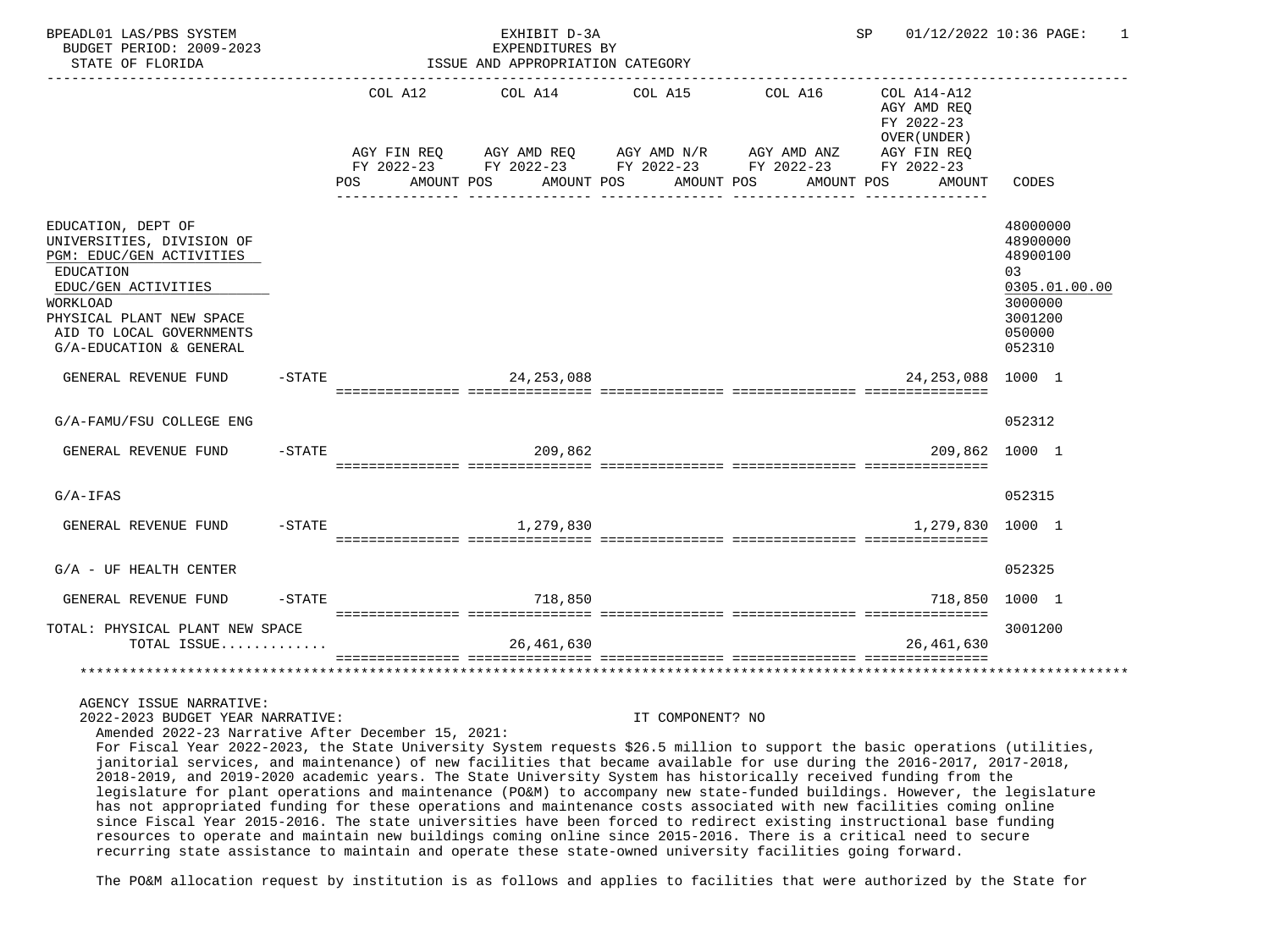| BPEADL01 LAS/PBS SYSTEM<br>BUDGET PERIOD: 2009-2023<br>STATE OF FLORIDA                                                                                                                                                                                                                                                                                                                                                                                                                                                                                                                                                                                                                                                                                                                                                                                  |     | EXHIBIT D-3A<br>EXPENDITURES BY<br>ISSUE AND APPROPRIATION CATEGORY                                                                     |                          |                       | SP                                                                                              | 01/12/2022 10:36 PAGE:<br>2                                                   |
|----------------------------------------------------------------------------------------------------------------------------------------------------------------------------------------------------------------------------------------------------------------------------------------------------------------------------------------------------------------------------------------------------------------------------------------------------------------------------------------------------------------------------------------------------------------------------------------------------------------------------------------------------------------------------------------------------------------------------------------------------------------------------------------------------------------------------------------------------------|-----|-----------------------------------------------------------------------------------------------------------------------------------------|--------------------------|-----------------------|-------------------------------------------------------------------------------------------------|-------------------------------------------------------------------------------|
|                                                                                                                                                                                                                                                                                                                                                                                                                                                                                                                                                                                                                                                                                                                                                                                                                                                          | POS | COL A12 COL A14 COL A15<br>AGY FIN REQ AGY AMD REQ AGY AMD N/R AGY AMD ANZ<br>FY 2022-23 FY 2022-23 FY 2022-23 FY 2022-23<br>AMOUNT POS | AMOUNT POS<br>AMOUNT POS | COL A16<br>AMOUNT POS | COL A14-A12<br>AGY AMD REO<br>FY 2022-23<br>OVER (UNDER)<br>AGY FIN REO<br>FY 2022-23<br>AMOUNT | CODES                                                                         |
| EDUCATION, DEPT OF<br>UNIVERSITIES, DIVISION OF<br>PGM: EDUC/GEN ACTIVITIES<br>EDUCATION<br>EDUC/GEN ACTIVITIES<br><b>WORKLOAD</b><br>PHYSICAL PLANT NEW SPACE<br>construction or acquisition:<br>- Florida A&M University: \$2,247,400<br>- Florida Atlantic University: \$1,139,700<br>- Florida International University: \$1,278,338<br>- Florida Polytechnic University: \$172,506<br>- Florida State University: \$2,824,638<br>- New College of Florida: \$341,160<br>- University of Central Florida: \$5,715,315<br>- University of Florida: \$1,377,713<br>- University of Florida-IFAS: \$1,279,830<br>- University of Florida Health: \$718,850<br>- University of North Florida: \$824,936<br>- University of South Florida: \$6,132,342<br>- University of West Florida: \$1,530,999<br>- FAMU/FSU Joint College of Engineering: \$209,862 |     |                                                                                                                                         |                          |                       |                                                                                                 | 48000000<br>48900000<br>48900100<br>03<br>0305.01.00.00<br>3000000<br>3001200 |

- Total: \$26,461,630

 This request primarily meets the "Talent Supply and Education" strategy initiative 1.2: Provide a comprehensive pre-K through post-secondary education to prepare students for becoming successful workers, entrepreneurs, and leaders from Florida's Strategic Plan for Economic Development 2018-2023.

 Summary: This is a new issue. \*\*\*\*\*\*\*\*\*\*\*\*\*\*\*\*\*\*\*\*\*\*\*\*\*\*\*\*\*\*\*\*\*\*\*\*\*\*\*\*\*\*\*\*\*\*\*\*\*\*\*\*\*\*\*\*\*\*\*\*\*\*\*\*\*\*\*\*\*\*\*\*\*\*\*\*\*\*\*\*\*\*\*\*\*\*\*\*\*\*\*\*\*\*\*\*\*\*\*\*\*\*\*\*\*\*\*\*\*\*\*\*\*\*\*\*\*\*\*\*\*\*\*\*\*\*\*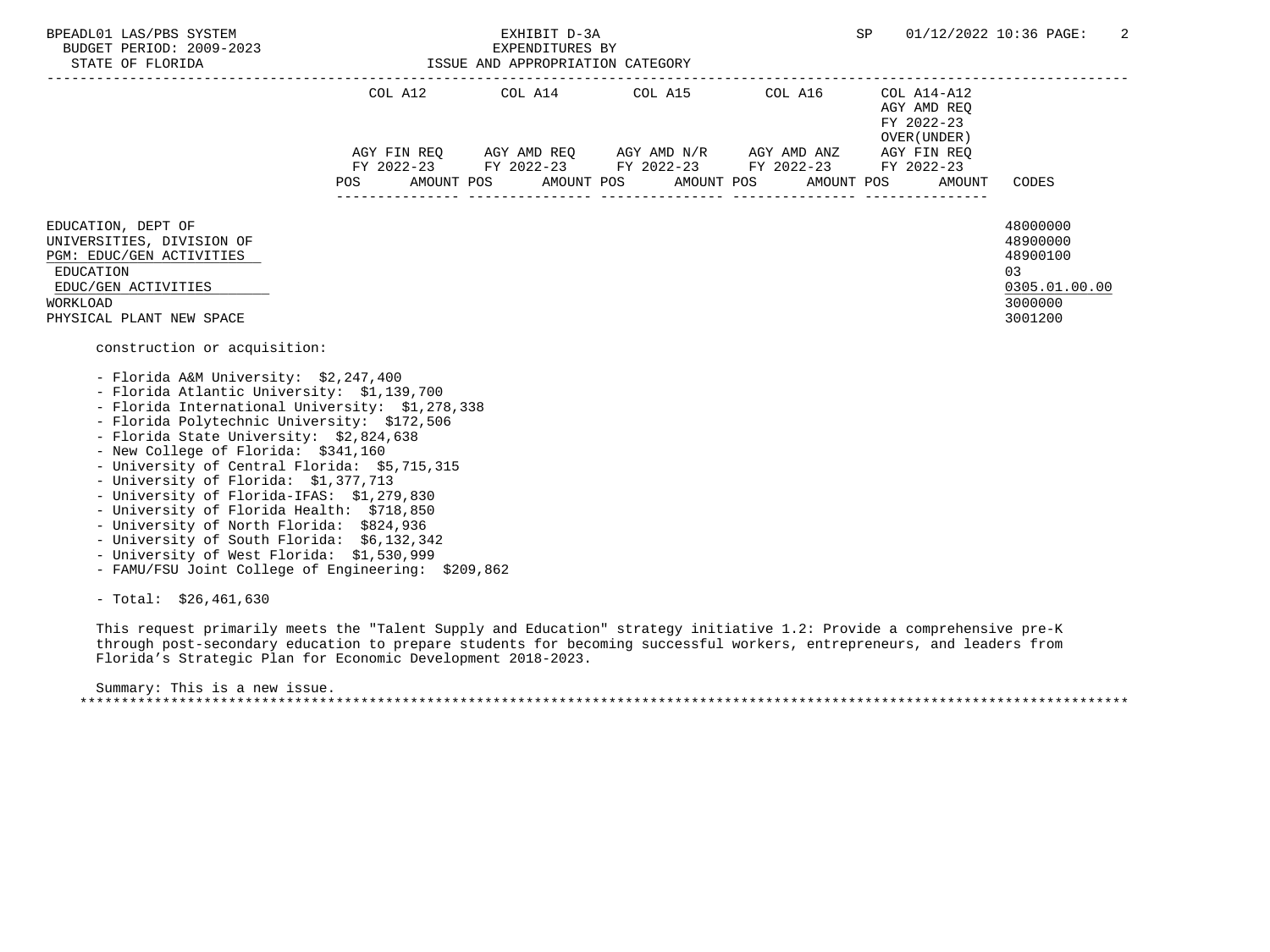| BPEADL01 LAS/PBS SYSTEM<br>BUDGET PERIOD: 2009-2023<br>STATE OF FLORIDA                                                                                                                                                      |           | EXHIBIT D-3A<br>EXPENDITURES BY<br>ISSUE AND APPROPRIATION CATEGORY |                 |  |  |  |                                                                                                                                                                          | SP | 01/12/2022 10:36 PAGE: |                                                              | 3                                                                                |               |
|------------------------------------------------------------------------------------------------------------------------------------------------------------------------------------------------------------------------------|-----------|---------------------------------------------------------------------|-----------------|--|--|--|--------------------------------------------------------------------------------------------------------------------------------------------------------------------------|----|------------------------|--------------------------------------------------------------|----------------------------------------------------------------------------------|---------------|
|                                                                                                                                                                                                                              |           |                                                                     |                 |  |  |  | COL A12 COL A14 COL A15 COL A16                                                                                                                                          |    |                        | $COL A14 - A12$<br>AGY AMD REO<br>FY 2022-23<br>OVER (UNDER) |                                                                                  |               |
|                                                                                                                                                                                                                              |           |                                                                     |                 |  |  |  | AGY FIN REO AGY AMD REO AGY AMD N/R AGY AMD ANZ AGY FIN REO<br>FY 2022-23 FY 2022-23 FY 2022-23 FY 2022-23 FY 2022-23<br>POS AMOUNT POS AMOUNT POS AMOUNT POS AMOUNT POS |    |                        | AMOUNT                                                       | CODES                                                                            |               |
| EDUCATION, DEPT OF<br>UNIVERSITIES, DIVISION OF<br>PGM: EDUC/GEN ACTIVITIES<br>EDUCATION<br>EDUC/GEN ACTIVITIES<br><b>ENHANCEMENTS</b><br>JOHNSON MATCHING GIFT PROGRAM<br>AID TO LOCAL GOVERNMENTS<br>G/A-JOHNSON MATCH PGM |           |                                                                     |                 |  |  |  |                                                                                                                                                                          |    |                        |                                                              | 48000000<br>48900000<br>48900100<br>03<br>4000000<br>4001290<br>050000<br>052309 | 0305.01.00.00 |
| GENERAL REVENUE FUND                                                                                                                                                                                                         | $-$ STATE |                                                                     |                 |  |  |  | 20,000 15,000<br>===============================                                                                                                                         |    |                        |                                                              | 20,000 1000 1                                                                    |               |
| G/A-EDUCATION & GENERAL                                                                                                                                                                                                      |           |                                                                     |                 |  |  |  |                                                                                                                                                                          |    |                        |                                                              | 052310                                                                           |               |
| GENERAL REVENUE FUND                                                                                                                                                                                                         |           |                                                                     | $-STATE$ 10,000 |  |  |  |                                                                                                                                                                          |    |                        |                                                              | $10.000 - 1000$ 1                                                                |               |
| TOTAL: JOHNSON MATCHING GIFT PROGRAM<br>TOTAL ISSUE 10,000 20,000 15,000                                                                                                                                                     |           |                                                                     |                 |  |  |  |                                                                                                                                                                          |    |                        | 10,000                                                       | 4001290                                                                          |               |
|                                                                                                                                                                                                                              |           |                                                                     |                 |  |  |  |                                                                                                                                                                          |    |                        |                                                              |                                                                                  |               |

## AGENCY ISSUE NARRATIVE:

2022-2023 BUDGET YEAR NARRATIVE: IT COMPONENT? NO

 This issue requests \$10,000 (\$5,000 nonrecurring) in additional state matching funding for the Theodore R. and Vivian M. Johnson Scholarship Program (Johnson Scholarship Program). Established in section 1009.74, Florida Statutes, the Johnson Scholarship Program provides scholarships to benefit disabled students with demonstrated financial need while attending a state university in Florida. For FY 2021-2022, the Governor and Legislature appropriated \$257,500 in recurring general revenue funds in support of the 50 percent state matching requirement for the program. For the 2022-23 fiscal year, the Johnson Scholarship Foundation notified the Board of Governors that it is increasing its ongoing support of the scholarships program to an annual total of \$525,000. An incremental increase of \$5,000 is requested in recurring general revenue funds to fully fund the \$262,500 state matching requirement for the program.

 Of the requested incremental funding, \$5,000 is a nonrecurring request to address the FY 2021-22 50 percent state matching requirement. The Johnson Foundation began providing the increased support amount for the program effective in 2021-22; thus, the nonrecurring request for \$5,000 is to retroactively fund the increased state matching requirement of \$262,500 (\$257,500 + \$5,000) for FY 2021-22.

 This request primarily meets the "Talent Supply and Education" strategic initiative 1.4: Expand recruitment for and access to education and training programs for talent in underserved areas and populations to close workforce skills gaps from Florida's Strategic Plan for Economic Development 2018-2023.

Amended 2022-2023 Narrative after December 15, 2021:

This issue requests \$20,000 (\$15,000 nonrecurring) in additional state matching funding for the Theodore R. and Vivian M.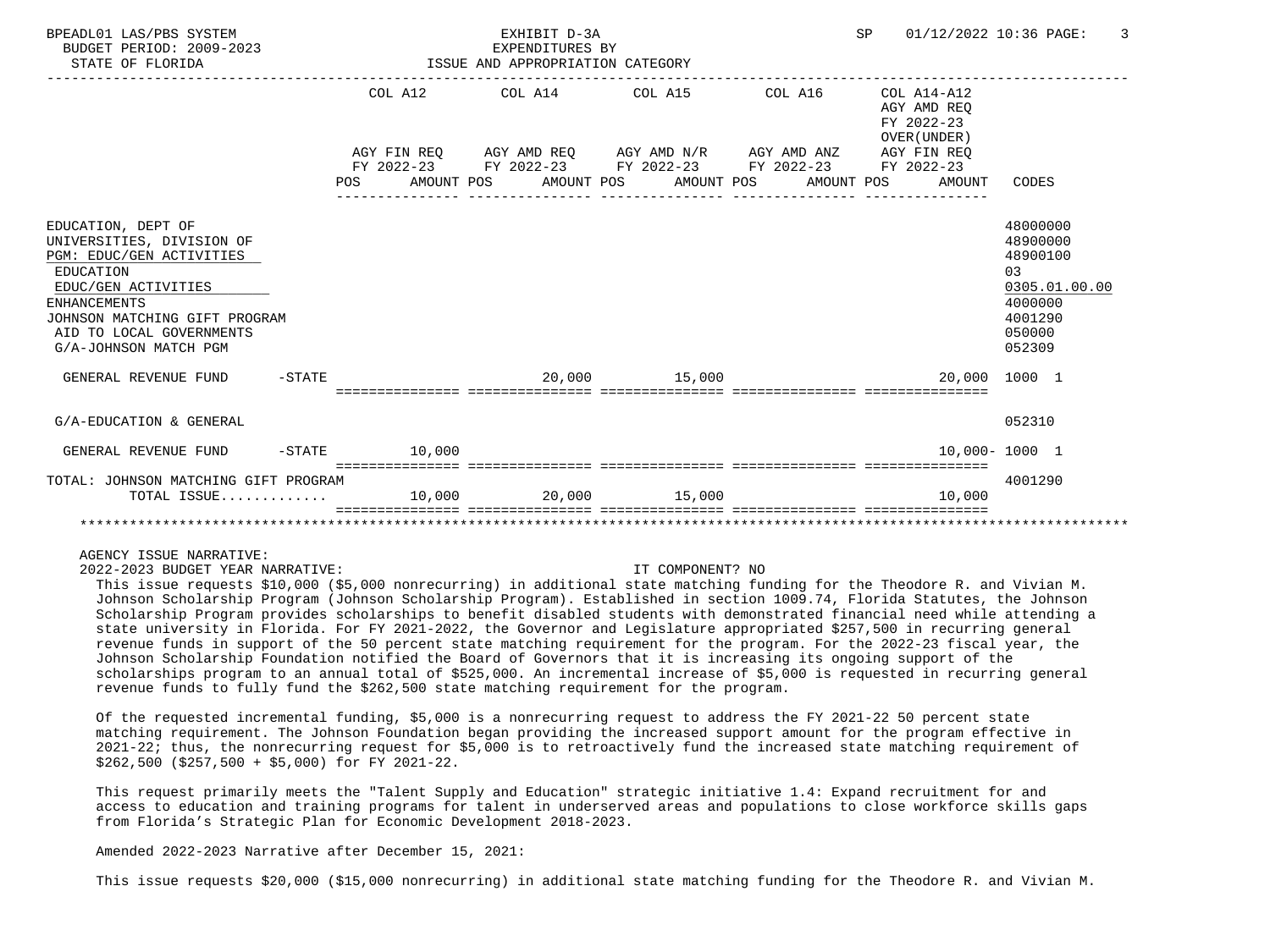| BPEADL01 LAS/PBS SYSTEM<br>BUDGET PERIOD: 2009-2023<br>STATE OF FLORIDA                                         |                    | EXHIBIT D-3A<br>EXPENDITURES BY<br>ISSUE AND APPROPRIATION CATEGORY |                                                 |                                                                                            | SP                                                       | $\overline{4}$<br>01/12/2022 10:36 PAGE:                |
|-----------------------------------------------------------------------------------------------------------------|--------------------|---------------------------------------------------------------------|-------------------------------------------------|--------------------------------------------------------------------------------------------|----------------------------------------------------------|---------------------------------------------------------|
|                                                                                                                 | COL A12            |                                                                     | COL A14 COL A15                                 | COL A16                                                                                    | COL A14-A12<br>AGY AMD REO<br>FY 2022-23<br>OVER (UNDER) |                                                         |
|                                                                                                                 | AGY FIN REO<br>POS |                                                                     | AGY AMD REQ       AGY AMD N/R       AGY AMD ANZ | FY 2022-23 FY 2022-23 FY 2022-23 FY 2022-23<br>AMOUNT POS AMOUNT POS AMOUNT POS AMOUNT POS | AGY FIN REO<br>FY 2022-23<br>AMOUNT                      | CODES                                                   |
| EDUCATION, DEPT OF<br>UNIVERSITIES, DIVISION OF<br>PGM: EDUC/GEN ACTIVITIES<br>EDUCATION<br>EDUC/GEN ACTIVITIES |                    |                                                                     |                                                 |                                                                                            |                                                          | 48000000<br>48900000<br>48900100<br>03<br>0305.01.00.00 |
| ENHANCEMENTS<br>JOHNSON MATCHING GIFT PROGRAM                                                                   |                    |                                                                     |                                                 |                                                                                            |                                                          | 4000000<br>4001290                                      |

 Johnson Scholarship Program (Johnson Scholarship Program). Established in section 1009.74, F.S., the Johnson Scholarship Program provides scholarships to benefit disabled students with demonstrated financial need while attending a state university in Florida. For FY 2021-2022, the Governor and Legislature appropriated \$257,500 in recurring general revenue funds in support of the 50% state matching requirement for the program. For the 2022-23 fiscal year, the Johnson Scholarship Foundation notified the Board of Governors that it is increasing its ongoing support of the scholarships program to an annual total of \$525,000. An incremental increase of \$5,000 is requested in recurring general revenue funds to fully fund the \$262,500 state matching requirement for the program.

 Of the requested incremental funding, \$15,000 is a nonrecurring request to address the FY 2021-22 50% state matching requirement. The Johnson Foundation began providing the increased support amount for the program effective in FY 2021-2022; thus, a nonrecurring request for \$5,000 is to retroactively fund the increased state matching requirement of \$262,500 (\$257,500 + \$5,000) for FY 2021-22. In addition, the Board of Governor has received two additional \$10,000 donations from the Johnson Foundation in FY 2021-2022, for a total of \$20,000 additional donated funds for FY 2021-2022. An additional nonrecurring request for \$10,000 is to retroactively fund the additional donations. This brings the total of requested nonrecurring funds to \$15,000 in general revenue.

 This request primarily meets the "Talent Supply and Education" strategic initiative 1.4: Expand recruitment for and access to education and training programs for talent in underserved areas and populations to close workforce skills gaps from Florida's Strategic Plan for Economic Development 2018-2023.

 Summary: The original request of \$10,000 (\$5,000 nonrecurring) has been amended to \$20,000 (\$15,000 nonrecurring) in additional state matching funding for the Johnson Scholarship Program. Two additional \$10,000 donations were provided by the Johnson Foundation to the Board of Governors after the original Legislative Budget Request was submitted. The increase of \$10,000 is to retroactively fund the increased state matching requirement for FY 2021-2022. \*\*\*\*\*\*\*\*\*\*\*\*\*\*\*\*\*\*\*\*\*\*\*\*\*\*\*\*\*\*\*\*\*\*\*\*\*\*\*\*\*\*\*\*\*\*\*\*\*\*\*\*\*\*\*\*\*\*\*\*\*\*\*\*\*\*\*\*\*\*\*\*\*\*\*\*\*\*\*\*\*\*\*\*\*\*\*\*\*\*\*\*\*\*\*\*\*\*\*\*\*\*\*\*\*\*\*\*\*\*\*\*\*\*\*\*\*\*\*\*\*\*\*\*\*\*\*

| TOTAL: EDUC/GEN ACTIVITIES      |          |        |            |        |                   | 0305.01.00.00 |
|---------------------------------|----------|--------|------------|--------|-------------------|---------------|
| BY FUND TYPE                    |          |        |            |        |                   |               |
| GENERAL REVENUE FUND            |          | 10,000 | 26,481,630 | 15,000 | 26,471,630        | 1000          |
|                                 |          |        |            |        |                   |               |
| TOTAL: PGM: EDUC/GEN ACTIVITIES |          |        |            |        |                   | 48900100      |
| BY FUND                         |          |        |            |        |                   |               |
| GENERAL REVENUE FUND            | $-STATE$ | 10,000 | 26,481,630 | 15,000 | 26,471,630 1000 1 |               |
|                                 |          |        |            |        |                   |               |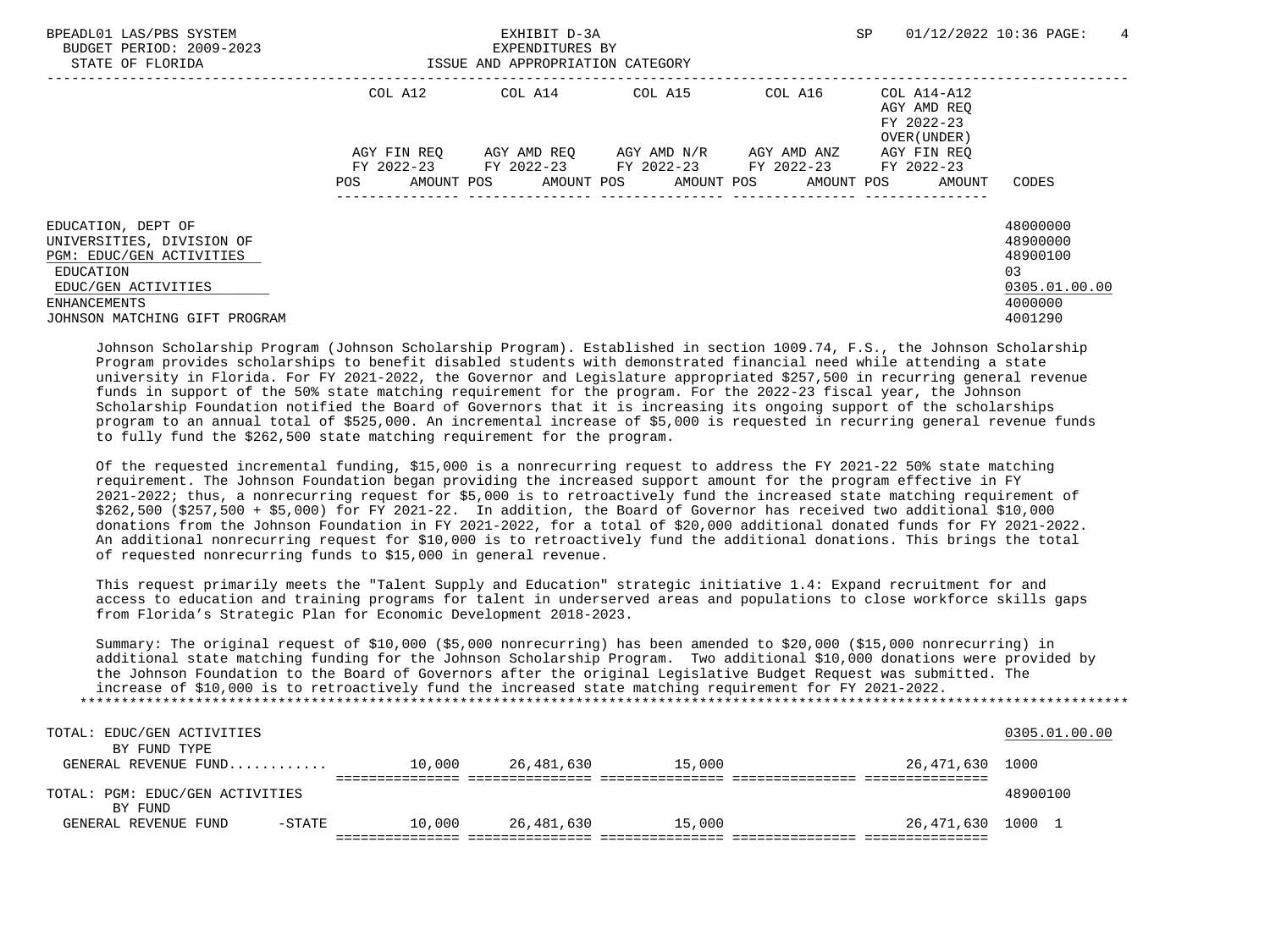| * BPEADL01                                                                                                                                                                                                                                                                                                                                                                  |                                                            | STATISTICAL INFORMATION                     |                                      |                                                                                                                   | 01/12/2022 10:36:32 *                      |
|-----------------------------------------------------------------------------------------------------------------------------------------------------------------------------------------------------------------------------------------------------------------------------------------------------------------------------------------------------------------------------|------------------------------------------------------------|---------------------------------------------|--------------------------------------|-------------------------------------------------------------------------------------------------------------------|--------------------------------------------|
| EXHIBIT A, D AND D-3A LIST REQUEST<br>* BUDGET PERIOD: 2009-2023<br>* COMPILE DATE: 09/16/2015<br>* COMPILE TIME: 09:40:41                                                                                                                                                                                                                                                  |                                                            |                                             |                                      |                                                                                                                   | DEB 48<br>SP<br>$\mathtt{PAGE}$ :<br>$1 *$ |
| *****************                                                                                                                                                                                                                                                                                                                                                           |                                                            | ********************                        |                                      |                                                                                                                   |                                            |
|                                                                                                                                                                                                                                                                                                                                                                             | SAVE INITIALS: SAVE DEPARTMENT: 07 SAVE ID: ED3R           |                                             |                                      |                                                                                                                   | _________________                          |
| SELECT CODES AND ACCUMULATION LEVELS WHERE ALLOWED. WHEN NO CODE IS SELECTED. ALL CODES WILL BE REPORTED.<br>ITEMIZATION OF EXPENDITURE:<br>MERGE GROUPS (Y/N): Y<br>BUDGET ENTITY OR GROUP/ACCUMULATION LEVEL (DEP, DIV, BUR, SUB, LBE, MRG): ACCUMULATE JUSTICE (Y/N): N<br>$\star$<br>1-7: 48900100 LBE<br>$8 - 14$ :<br>$\star$<br>$15 - 21:$<br>$22 - 27:$<br>EXCLUDE: |                                                            |                                             |                                      | IOE ACCUMULATION LEVEL: 0 (1=OPER/FCO, 2=IOE, 0=MERGED)<br>ACCUMULATE EDUCATION: N (S=SUMMARY, D=DETAIL, N=NONE)* |                                            |
| $\ast$<br>$\star$<br>PROGRAM COMPONENT/ACCUMULATION LEVEL (1, 2, 3, 4 OR 5 FOR 2, 4, 6, 8 OR 10 DIGITS, 6=MERGE POLICY, 0=MERGED):<br>5                                                                                                                                                                                                                                     |                                                            |                                             |                                      |                                                                                                                   |                                            |
| APPROPRIATION CATEGORY OR GROUP/ACCUMULATION LEVEL (1=MAJOR, 2=MINOR, 0=MERGED):<br>2                                                                                                                                                                                                                                                                                       |                                                            |                                             |                                      |                                                                                                                   |                                            |
| FUND GROUPS SET: OR FUND:<br>FCO $(Y/N): N$ FTE $(Y/N): Y$ SUPPRESS SUS FTE $(Y/N): N$ SALARY RATE $(Y/N): Y$                                                                                                                                                                                                                                                               |                                                            |                                             |                                      | FUNDING SOURCE IDENTIFIER: THE MERGE FSI (Y/N): N *                                                               |                                            |
| ISSUE CODE OR GROUP/ACCUMULATION LEVEL (1, 2 OR 3 FOR 1, 3 OR 7 CHARACTERS, 0=MERGED):<br>3001200 3 4001290 3                                                                                                                                                                                                                                                               |                                                            |                                             |                                      |                                                                                                                   |                                            |
| * REPORT OPTION: 1 COLUMN SELECTION: A12 114 A15 A16 A14-A12 CODES<br>1=EAD REPORT<br>2=SCHEDULE IV/IT ISSUES REPORT COLUMNS WITH CALCULATION DIFFERENCE ONLY (Y/N): N THAT EXCEED:<br>3=STATEWIDE ISSUES<br>4=SCHEDULE VIIIA ISSUES<br>$\ast$<br>SCHEDULE VIIIA ISSUES SPREADSHEET (Y/N): N                                                                                |                                                            |                                             |                                      |                                                                                                                   |                                            |
| * LEVELS OF TOTALS: (N=NO TOTAL, L=LINE TOTAL, T=BY FUND TYPE, D=BY DETAIL FUND, B=BY DETAIL FUND AND FUND TYPE,<br>SUB-BUREAU: N LEE: D POLICY AREA: N PROG COMP: T D3A SUM ISSUE: N D3A DETAIL ISSUE: L<br>MAJOR APP CAT: N MINOR APP CAT: D                                                                                                                              | G=FUND GROUP LINE TOTALS, E=BY DETAIL FUND AND FUND GROUP) |                                             |                                      | RUN: N              ITEM OF EXP: N                GROUP: N             DEPARTMENT: D                 DIVISION: N  | BUREAU: N                                  |
| * APPROPRIATION CATEGORY TITLES: S (S=SHORT, L=LONG) REPORT SEQUENCE: DEPT/BUDGET ENTITY: N A=ALPHABETICAL                                                                                                                                                                                                                                                                  |                                                            |                                             |                                      | PROGRAM COMPONENT: N N=NUMERICAL                                                                                  |                                            |
| DEPARTMENT NARRATIVE SET:<br>* BUDGET ENTITY NARRATIVE SET:<br>$\star$                                                                                                                                                                                                                                                                                                      |                                                            |                                             | PROGRAM COMPONENT NARRATIVE (Y/N): N |                                                                                                                   |                                            |
| * ISSUE/ACTIVITY NARRATIVE SET: A1                                                                                                                                                                                                                                                                                                                                          |                                                            |                                             | PRIORITY ISSUE NARRATIVE SET (1-9):  |                                                                                                                   |                                            |
| $\star$<br>* INCLUDE POSITION DATA (Y/N): Y<br>$\star$                                                                                                                                                                                                                                                                                                                      |                                                            |                                             |                                      |                                                                                                                   |                                            |
| * INCLUDE COLUMN CODES (Y/N): Y<br>$\star$                                                                                                                                                                                                                                                                                                                                  |                                                            |                                             |                                      |                                                                                                                   |                                            |
| OUTPUT FORMAT: L<br>L=LANDSCAPE<br>$\ast$<br>P=PORTRAIT                                                                                                                                                                                                                                                                                                                     | PAGE BREAKS: LBE PRC<br>SIS, ISC)                          | (IOE, GRP, DEP, DIV,<br>BUR, SUB, LBE, PRC, | REPORT HEADING:                      | EXHIBIT D-3A<br>EXPENDITURES BY<br>ISSUE AND APPROPRIATION CATEGORY                                               |                                            |